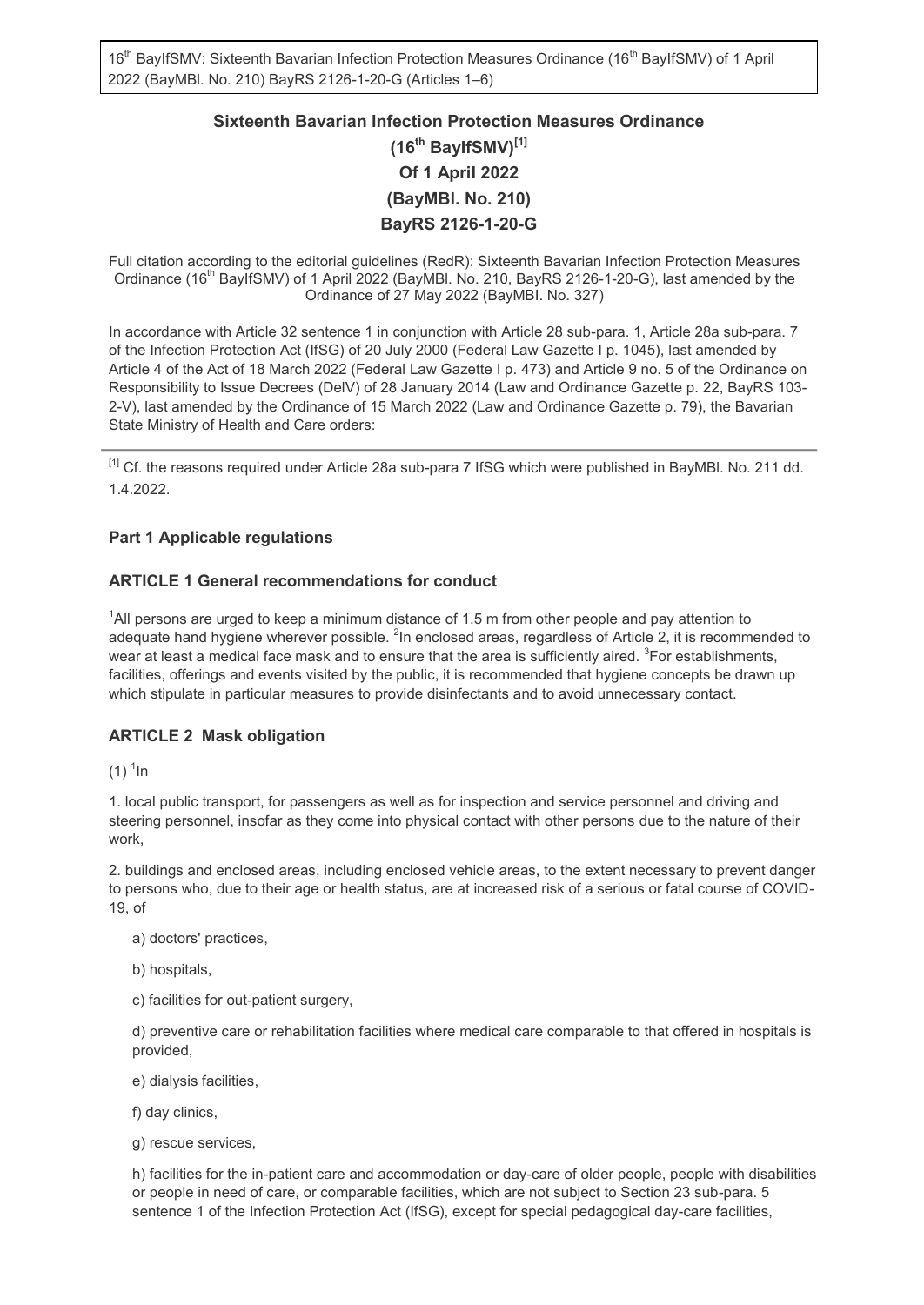3. buildings and enclosed areas, which are not private premises, of shelters for the homeless and facilities for the communal accommodation of asylum seekers, persons who are obliged to leave the country, refugees and ethnic German repatriates,

the obligation to wear a mask applies pursuant to sentence 2 (mask obligation). <sup>2</sup>In the cases of sentence 1  $\,$ no. 1, an FFP2 mask must be worn, otherwise a medical face mask. Sentence 1 no. 2 applies accordingly when nursing care and other care is provided by

1. outpatient care services which provide intensive outpatient care in facilities, residential groups or other communal living environments,

2. outpatient care services not subject to Section 23 sub-para. 5 clause 1 IfSG and establishments offering services which are comparable to the facilities specified in sub-para. 1 clause 1 no. 2 letter h, with the exception of offers for assistance in everyday life as defined in Section 45a sub-para. 1 clause 2 of the Eleventh Book of the German Social Code.

(2) The mask obligation does not apply if there are essential reasons against it.

(3)  $\textsuperscript{1}$  The following persons are exempted from the mask obligation:

1. Children up to the age of six;

2. Persons who can credibly demonstrate that it is not possible or that it is unreasonable for them to wear a mask due to a disability or for health reasons, as long as they can prove this immediately on the spot, in particular by presenting the original copy of a written medical certificate, which must contain their full name, their date of birth and specific details of the reason for the exemption.

 $2$ Children and youths are only required to wear a medical face mask between their sixth and sixteenth birthday.  $^3$ The mask may be removed if it is necessary for identification purposes or for communicating with persons with impaired hearing. <sup>4</sup>For employees, during their work activities the obligation to wear a medical face mask applies within the framework of occupational health and safety law.

(4) Operators are obligated to ensure that the requirements of the mask obligation are observed.

## **ARTICLE 3 Institutional testing requirements**

 $(1)$ <sup>1</sup> Access to

1. facilities and establishments as specified in Article 2 sub-para. 1 clause 1 no. 2 letters b and h,

2. correctional institutions, detention centres for deportees, other institutions for the correction of persons with special needs as well as other departments and facilities if and to the extent that permanent deprivation of liberty takes place there, in particular psychiatric hospitals, youth welfare homes and homes for the elderly

may only be granted to visitors, operators, employees and voluntary staff who are, as defined in Article 2 nos. 2, 4, 6 of the COVID-19 Protective Measures – Regulation of Exceptions (SchAusnahmV), vaccinated, recovered or tested. <sup>2</sup>In the cases of clause 1 no. 1 and, for visitors, in the cases of clause 1 no. 2, proof of a test result must also be presented by persons who are vaccinated or recovered within the meaning of Article 2 nos. 2 and 4 SchAusnahmV. Operators and employees who are vaccinated or recovered must present proof of a test result as per sub-para. 5 clause 1 at least twice per calendar week with the proviso that a test as specified in sub-para. 5 clause 1 no. 3 can also be carried out without supervision.3Operators are obligated to retain their own test results for two weeks and to inspect the proof of vaccination or recovery or test results that must be presented through effective access control including verification of the identity of each person.

(2) For operators and employees of facilities and establishments as specified in Article 2 sub-para. 1 sentence 3, to the extent that they provide nursing or care services, sub-para. 1 applies accordingly.

(3) Tending to a dying person is permitted at any time.

(4) <sup>1</sup>Prisoners or persons in preventive detention who have temporarily left a correctional institution are obliged, on the day of their return and then daily until the seventh day after their return, to present proof of a test result as specified in sub-para. 5 clause 1. <sup>2</sup>Notwithstanding clause 1, prisoners or persons in preventive detention who are vaccinated or recovered within the meaning of Article 2 nos. 2 and 4 SchAusnahmV must present proof of two test results as per sub-para. 5 clause 1 within the first seven days of their return.